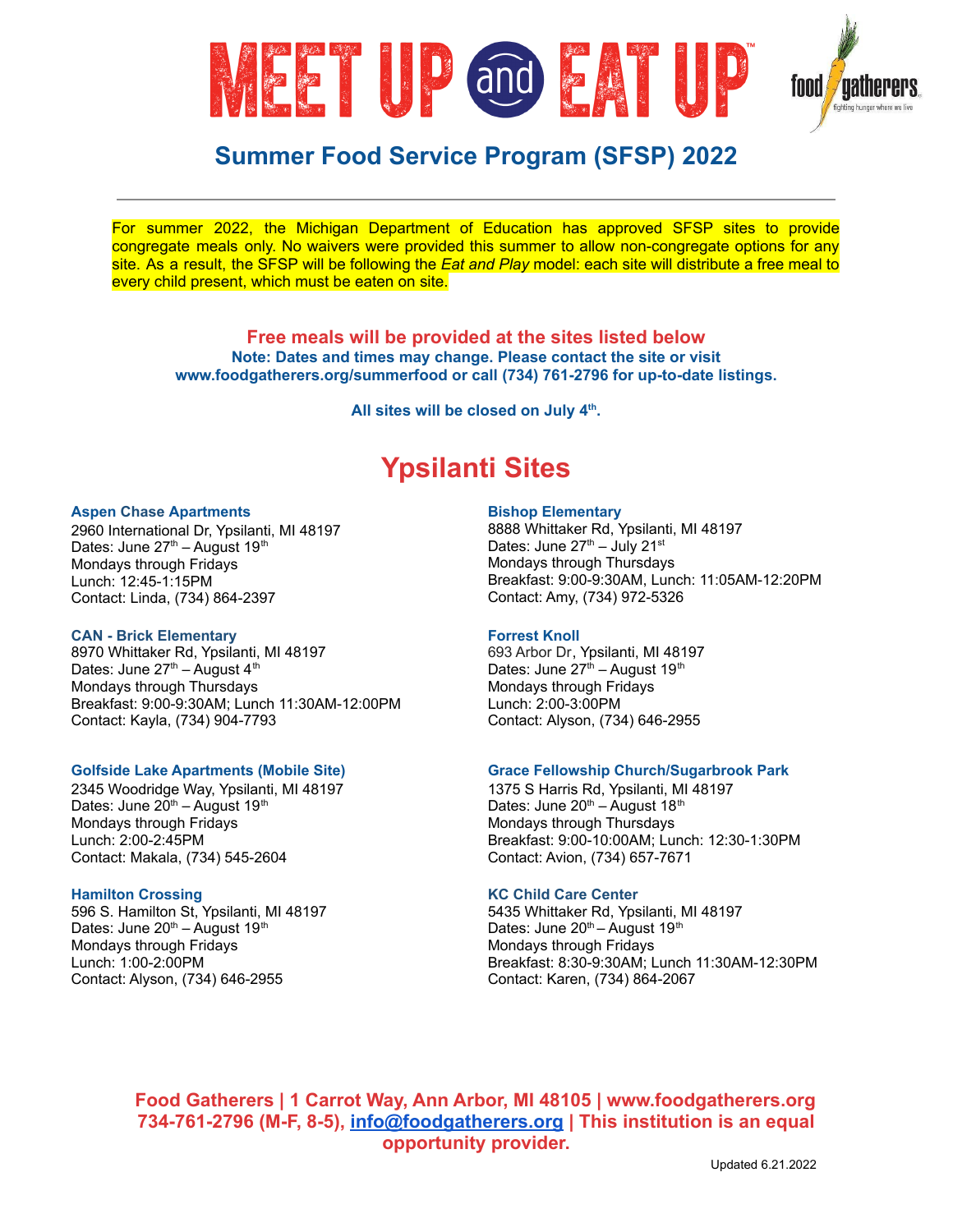# **Lincoln High School**

7425 Willis Rd, Ypsilanti, MI 48197 Dates: June 27<sup>th</sup> – July 28<sup>th</sup> Mondays through Thursdays Breakfast: 8:00-9:00AM, Lunch: 11:00AM-12:00PM Contact: Luke, (810) 623-4174

#### **Superior Township Community Park/Summer Playground**

1601 Stamford Rd, Ypsilanti, MI 48198 Dates: June 20<sup>th</sup> – August 18<sup>th</sup> Mondays through Thursdays Breakfast: 9:00-10:30AM; Lunch: 12:30-1:30PM Contact: Alyson, (734) 646-2955

# **The Villas Apartments (Mobile Site)**

2911 Bynan Dr, Ypsilanti, MI 48197 Dates: June 20<sup>th</sup> – August 19<sup>th</sup> Mondays through Fridays Lunch 3:00-3:45PM Contact: Makala, (734) 545-2604

#### **West Willow**

2345 Tyler Rd, Ypsilanti, MI 48198 Dates: June  $20<sup>th</sup>$  – August 18<sup>th</sup> Mondays through Thursdays Breakfast: 9:30-10:30AM; Lunch 12:30-1:30PM Contact: Isley, (734) 839-8532

# **Ypsilanti District Library – Michigan Ave**

229 Michigan Ave, Ypsilanti, MI 48197 Dates: June 20<sup>th</sup> – August 12<sup>th</sup> Mondays through Fridays Lunch: 1:00-2:00PM Contact: Joy, (734) 732-2634

# **Ypsilanti Township Community Center/YMCA**

2025 E. Clark Rd, Ypsilanti, MI 48198 Dates: June 20<sup>th</sup> – August 18<sup>th</sup> Mondays through Thursdays Breakfast: 8:30-9:00AM, Lunch: 12:00-12:30PM Contact: Kyla, (734) 934-5642

# **Schooner Cove (Mobile Site)**

5050 Schooner Cove Blvd, Ypsilanti, MI 48198 Dates: June 20<sup>th</sup> – August 19<sup>th</sup> Mondays through Fridays Lunch: 2:15-3:00PM Contact: Mariah, (734) 660-5012

#### **Sycamore Meadows**

1273 Stamford Ct, Ypsilanti, MI 48197 Dates: June 27<sup>th</sup> – August 19<sup>th</sup> Mondays through Fridays Lunch: 11:00AM-1:00PM Contact: Sentra, (248) 802-0387

#### **Westridge Mobile Homes Park**

1515 Ridge Rd #285, Superior Charter Twp, MI 48198 Dates: June 27<sup>th</sup> - August 19<sup>th</sup> Days: TBA Lunch: 2:00-3:00PM Contact: TBA

# **West Willow Farmers Market**

2057 Tyler, Ypsilanti, MI 48198 Dates: June  $25<sup>th</sup>$  – August  $20<sup>th</sup>$ Mondays, Wednesdays, Thursdays, Saturdays Breakfast (Mon/Wed/Thurs/Sat): 9:00-10:00AM Lunch (Sat only): 12:00-1:00PM Contact: Josh, (248) 981-2616

# **Ypsilanti District Library – Whittaker Rd**

5577 Whittaker Rd, Ypsilanti, MI 48197 Dates: June 29<sup>th</sup> – August 5<sup>th</sup> Mondays through Fridays Lunch: 12:30-1:30PM Contact: Jodi, (734) 482-4110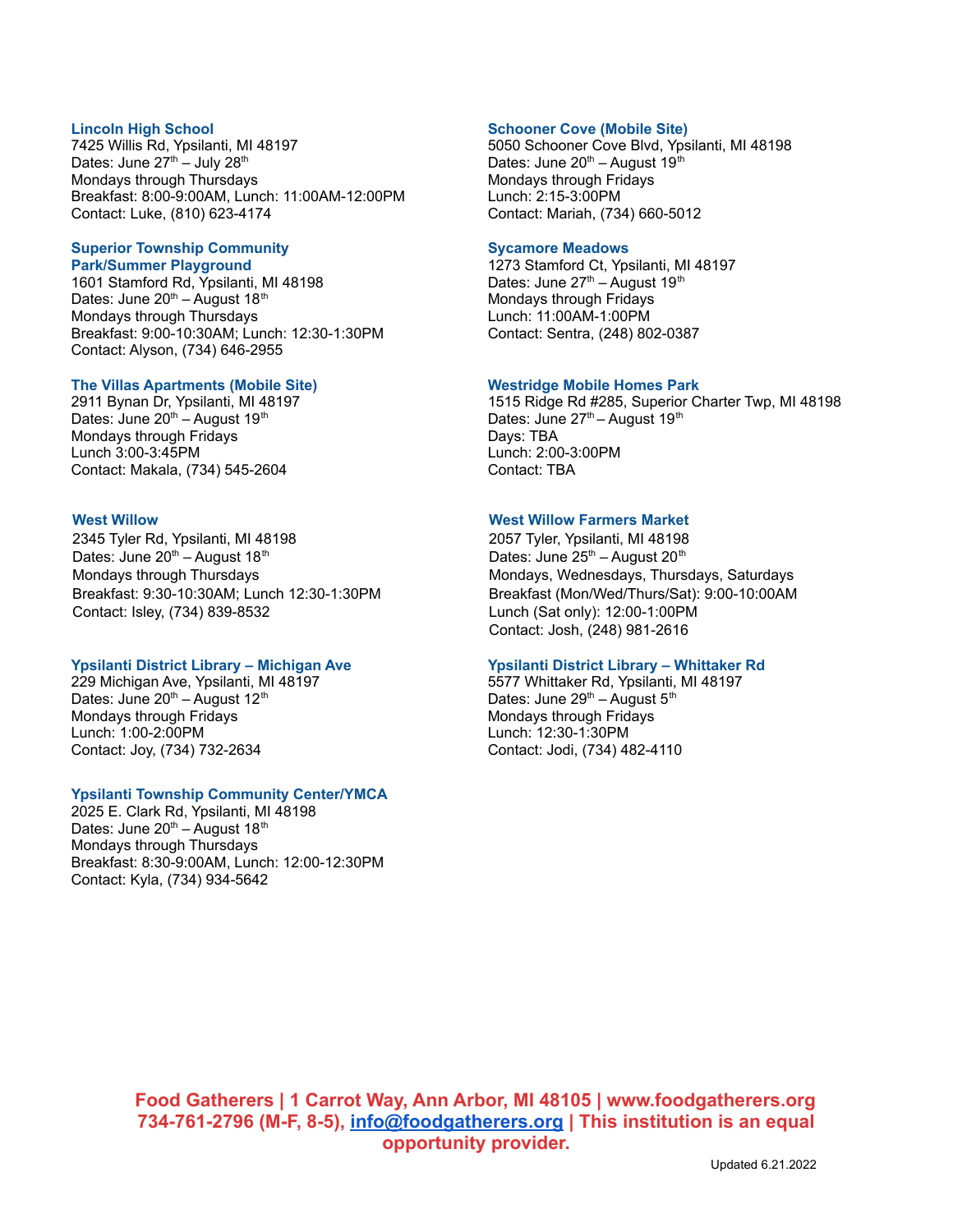

For summer 2022, the Michigan Department of Education has approved SFSP sites to provide congregate meals only. No waivers were provided this summer to allowed non-congregate options for any site. As a result, the SFSP will be following the *Eat and Play* model: each site will distribute a free meal to every child present, which must be eaten on site.

**Free meals will be provided at the sites listed below Note: Dates and times may change. Please contact the site or visit www.foodgatherers.org/summerfood or call (734) 761-2796 for up-to-date listings.**

**All sites will be closed on July 4 th .**

# **Ann Arbor Sites**

#### **Evergreen Apartments**

3089 Woodland Hills Dr, Ann Arbor, MI 48108 Dates: June 27<sup>th</sup> – August 19<sup>th</sup> Mondays through Fridays Lunch: 12:45PM-1:30PM Contact: TBA

# **Glencoe Hills Apartments (Mobile Site)**

2201 Glencoe Hills Dr, Ann Arbor, MI 48108 Dates: June 20<sup>th</sup> – August 19<sup>th</sup> Mondays through Fridays Lunch: 10:30-11:30AM Contact: Linda, (734) 864-2397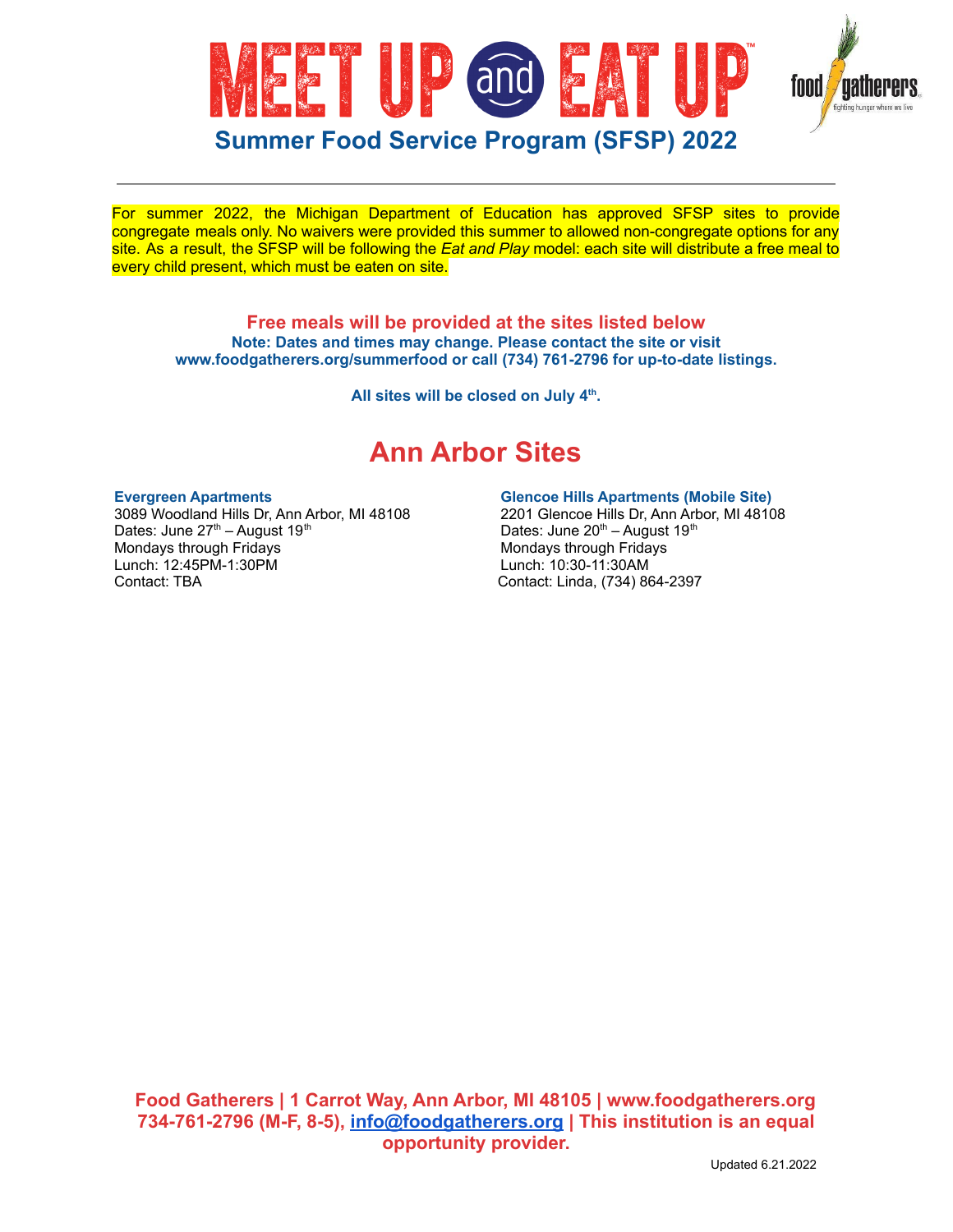

For summer 2022, the Michigan Department of Education has approved SFSP sites to provide congregate meals only. No waivers were provided this summer to allowed non-congregate options for any site. As a result, the SFSP will be following the *Eat and Play* model: each site will distribute a free meal to every child present, which must be eaten on site.

**Free meals will be provided at the sites listed below Note: Dates and times may change. Please contact the site or visit www.foodgatherers.org/summerfood or call (734) 761-2796 for up-to-date listings.**

**All sites will be closed on July 4 th .**

# **Belleville Sites**

# **Rawsonville Woods (Mobile Site)**

10825 Rawsonville Rd, Belleville, MI 48111 Dates: June 20<sup>th</sup> – August 19<sup>th</sup> Mondays through Fridays Lunch: 1:00-1:45PM Contact: Mariah, (734) 660-5012

# **Van Buren Estates (Mobile Site)**

16800 Lohr Rd, Belleville, MI 48111 Dates: June 20<sup>th</sup> – August 19<sup>th</sup> Mondays through Fridays Lunch: 12:00-12:45PM Contact: Mariah, (734) 660-5012